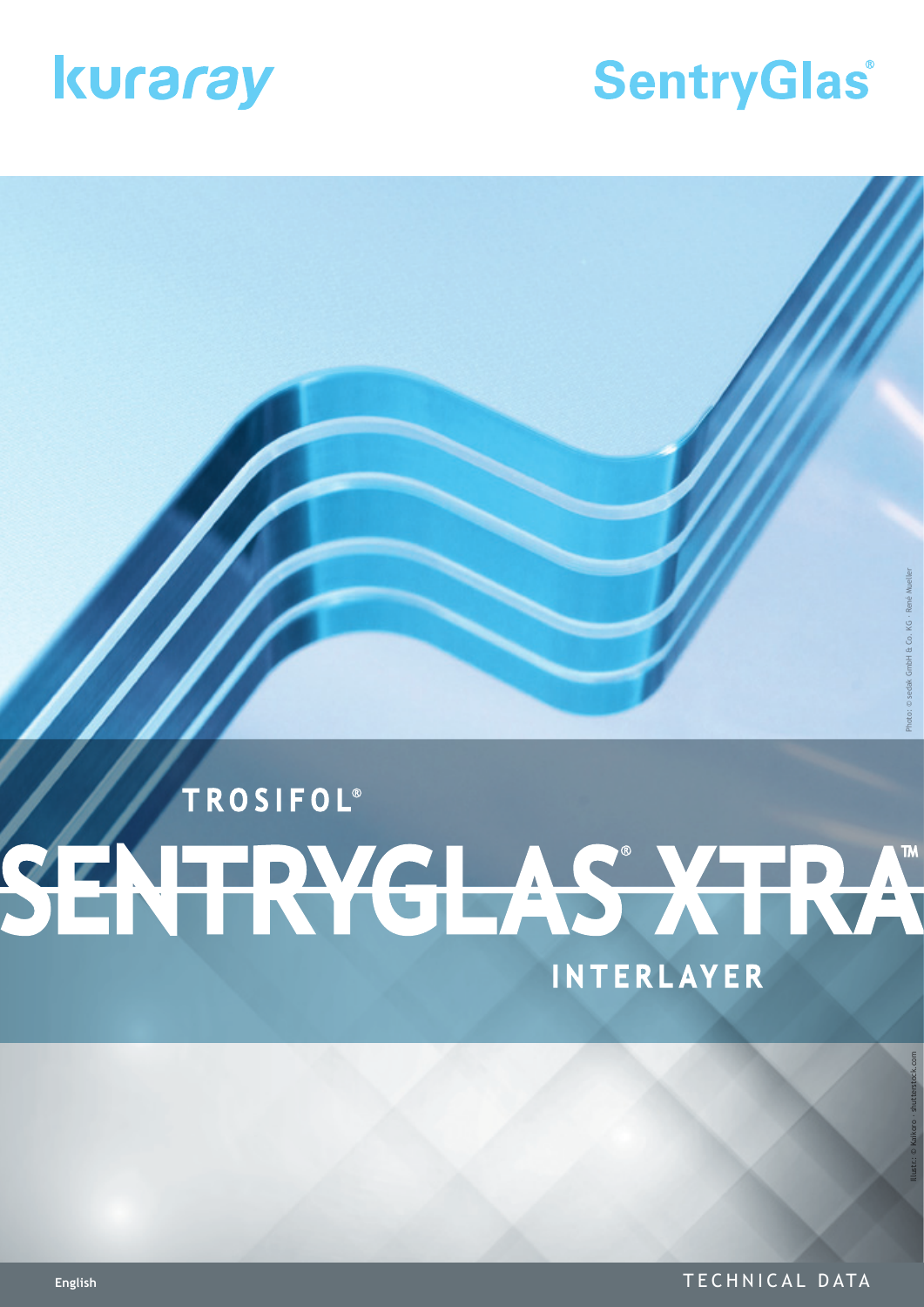- Haze formation less sensitive to autoclave cooling rate
- Potential to increase autoclave laminate loading
- Greater confidence in consistently achieving the highest quality of optics

#### **SENTRYGLAS ® X T R A™**

## **SENTRYGLAS® XTRA™ (SGX™) INTERLAYER**

SGX™ has robust adhesion to the air side of glass without the need for primer making lamination of multi ply laminates easier. SGX™ optical performance and haze formation are much less sensitive to the autoclave cooling rate giving peace of mind to the laminator that the final laminate will have consistently high quality. The lower haze also makes producing very thick laminates of outstanding optical quality easily achievable.

trosifol<sup>\*\*</sup> world of interlayers

SGX™ complies with global safety glazing codes such as ANSI Z97.1, EN14449, EN12543, EN12600, EN356 and Safety Glazing Certification Council (SGCC). Properly laminated and installed SGX™ laminates of 2.53 mm caliper have been tested and pass the large missile impact test per ASTM E 1996.

- Less concern for the laminator on interlayer storage condition and higher confidence in final laminate adhesion
- **Superior adhesion** to air side of glass without the use of primers

**SentryGlas® Xtra™ (SGX™) is the latest generation SentryGlas® ionoplast interlayer from Trosifol designed to improve lamination performance and efficiency.**

| Product           | <b>Thickness</b><br>$\lceil mm \rceil$ $\lceil min \rceil$ | Sheet widths<br>$\lceil$ mm $\rceil$ | Sheet widths<br>$\lceil \mathsf{in} \rceil$ | $\lceil m \rceil$ | Sheet lengths<br>[ft] |
|-------------------|------------------------------------------------------------|--------------------------------------|---------------------------------------------|-------------------|-----------------------|
| SentryGlas® Xtra™ | 0.89<br>35                                                 | $610 - 2160*$                        | 24-85                                       |                   | 19                    |
| SentryGlas® Xtra™ | 1.52<br>60                                                 | $610 - 2160*$                        | 24-85                                       | 6                 | 19                    |
| SentryGlas® Xtra™ | 90<br>2.28                                                 | 610-2160*                            | 24-85                                       |                   | 19                    |
| SentryGlas® Xtra™ | 2.53                                                       | $610 - 2160*$<br>100                 | 24-85                                       | 6                 | 19                    |

\* Oversize shipment possible up to 2530 mm/99 inches





#### Product offering – sheet dimensions

#### Advantages of SGX™

#### Advantages of SGX™

#### Structural & Security Interlayers – dimensions for products on rolls

| Product                                   | <b>Thickness</b> | $\lceil mm \rceil$ $\lceil mi \rceil$ | Color | Roll widths<br>[mm]                     | Roll widths<br>$\lceil$ in $\rceil$ | [m] | Roll lengths<br>[ft] |
|-------------------------------------------|------------------|---------------------------------------|-------|-----------------------------------------|-------------------------------------|-----|----------------------|
| SentryGlas® Xtra™                         | 0.76             | 30                                    | Clear | 1050/1150/1300/1600/2250/2400/2600/2700 | 41/45/51/63/88/94/102/106           | 250 | 820                  |
| SentryGlas <sup>®</sup> Xtra <sup>™</sup> | 0.76             | 30                                    | Clear | 1050/1600/2250/2400/2600/2700           | 41/63/88/94/102/106                 | 60  | 197                  |
| SentryGlas® Xtra™                         | 0.89             | 35                                    | Clear | 1220/1530/1830/2250/2400/2500/2700      | 48/60/72/88/84/102/106              | 200 | 656                  |
| SentryGlas® Xtra™                         | 0.89             | 35                                    | Clear | 1530/2250/2400/2500/2700                | 60/88/94/102/106                    | 50  | 164                  |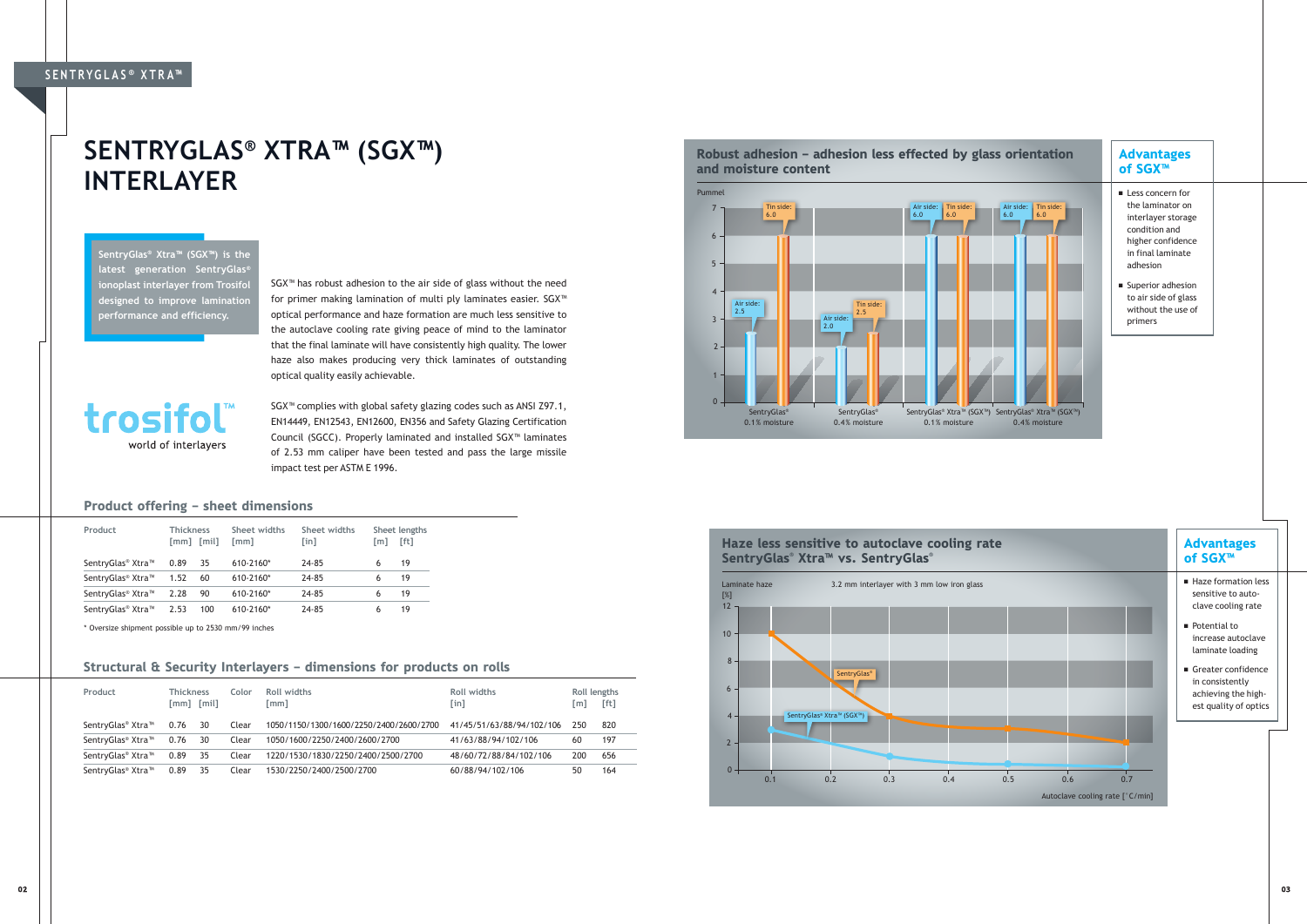## **ELASTIC PROPERTIES OF SENTRYGLAS® XTRA™**

Poisson ratio (v) = 0.48 E = G\*2 (1+v)

| <b>Temperature</b>                 | Load duration |       |       |        |        |       |       |          |        |        |         |
|------------------------------------|---------------|-------|-------|--------|--------|-------|-------|----------|--------|--------|---------|
|                                    | 1 sec         | 3 sec | 5 sec | 10 sec | 30 sec | 1 min | 5 min | $10$ min | 30 min | 1 hour | 6 hours |
| $-20^{\circ}$ C (-4 $^{\circ}$ F)  | 725           | 719   | 719   | 716    | 710    | 705   | 699   | 670      | 672    | 669    | 654     |
| $0^{\circ}$ C (32 $^{\circ}$ F)    | 601           | 589   | 580   | 571    | 551    | 536   | 512   | 500      | 474    | 426    | 367     |
| 10°C (50 $\degree$ F)              | 536           | 530   | 527   | 521    | 509    | 503   | 477   | 423      | 373    | 355    | 271     |
| $20^{\circ}$ C (68 $^{\circ}$ F)   | 480           | 459   | 426   | 400    | 389    | 370   | 355   | 340      | 296    | 237    | 163     |
| 25 $^{\circ}$ C (77 $^{\circ}$ F)  | 417           | 403   | 373   | 346    | 340    | 289   | 238   | 187      | 136    | 110    | 79.9    |
| $30^{\circ}$ C (86 $^{\circ}$ F)   | 314           | 299   | 283   | 270    | 250    | 237   | 163   | 148      | 113    | 77.0   | 48.0    |
| $35^{\circ}$ C (95 $^{\circ}$ F)   | 233           | 208   | 194   | 182    | 163    | 133   | 85.8  | 65.1     | 40.0   | 29.6   | 13.6    |
| 40°C (104 $\degree$ F)             | 149           | 137   | 120   | 105    | 98.0   | 79.9  | 44.4  | 35.5     | 20.7   | 15.4   | 7.81    |
| 50°C (122 °F)                      | 65.4          | 37.6  | 25.0  | 17.7   | 14.5   | 11.5  | 8.02  | 7.25     | 5.92   | 5.03   | 3.55    |
| 60 $^{\circ}$ C (140 $^{\circ}$ F) | 14.5          | 11.2  | 9.86  | 7.51   | 6.36   | 5.57  | 4.14  | 3.70     | 2.96   | 2.66   | 2.01    |
| $70^{\circ}$ C (158 $^{\circ}$ F)  | 6.51          | 5.12  | 4.23  | 3.85   | 3.11   | 2.66  | 2.01  | 1.92     | 1.33   | 1.18   | 0.83    |
| 80 $^{\circ}$ C (176 $^{\circ}$ F) | 0.92          | 0.80  | 0.68  | 0.53   | 0.30   | 0.27  | 0.18  | 0.15     | 0.12   | 0.12   | 0.09    |

| <b>Temperature</b>                 | Load duration  |      |        |        |        |      |                          |                          |      |                   |
|------------------------------------|----------------|------|--------|--------|--------|------|--------------------------|--------------------------|------|-------------------|
|                                    | 12 hours 1 day |      | 2 days | 5 days | 1 week |      | 3 weeks 1 month 1 year   |                          |      | 10 years 50 years |
| $-20^{\circ}$ C (-4 $^{\circ}$ F)  | 631            | 619  | 568    | 554    | 551    | 544  | 522                      | 471                      | 411  | 388               |
| $0^{\circ}$ C (32 $^{\circ}$ F)    | 317            | 299  | 282    | 252    | 248    | 222  | 209                      | 162                      | 127  | 115               |
| 10°C (50 $\degree$ F)              | 252            | 199  | 170    | 138    | 126    | 109  | 101                      | 66.9                     | 48.8 | 39.1              |
| 20°C (68 $^{\circ}$ F)             | 148            | 118  | 109    | 87.3   | 79.6   | 62.8 | 54.4                     | 32.9                     | 19.8 | 14.9              |
| $25^{\circ}$ C (77 $^{\circ}$ F)   | 62.2           | 55.1 | 53.0   | 45.6   | 42.0   | 32.9 | 31.4                     | 16.6                     | 9.80 | 7.22              |
| $30^{\circ}$ C (86 $^{\circ}$ F)   | 31.4           | 26.6 | 24.7   | 21.1   | 18.3   | 16.4 | 15.3                     | 9.09                     | 5.86 | 4.47              |
| $35^{\circ}$ C (95 $^{\circ}$ F)   | 11.8           | 9.80 | 9.56   | 8.17   | 7.79   | 6.87 | 6.35                     | 4.47                     | 3.11 | 2.58              |
| 40 $^{\circ}$ C (104 $^{\circ}$ F) | 5.89           | 5.51 | 5.45   | 4.65   | 4.11   | 3.52 | 3.28                     | 2.07                     | 1.39 | 1.10              |
| 50°C (122 °F)                      | 3.26           | 3.11 | 2.96   | 2.72   | 2.20   | 1.81 | 1.59                     | 1.27                     | 0.68 | 0.50              |
| 60 $^{\circ}$ C (140 $^{\circ}$ F) | 1.81           | 1.72 | 1.27   | 1.18   | 1.13   | 0.92 | 0.84                     | 0.53                     | 0.36 | 0.27              |
| $70^{\circ}$ C (158 $^{\circ}$ F)  | 0.77           | 0.71 | 0.59   | 0.49   | 0.41   | 0.36 | 0.32                     | 0.21                     | 0.15 | 0.12              |
| $80^{\circ}$ C (176 $^{\circ}$ F)  | 0.09           | 0.06 | 0.03   | 0.03   | 0.03   | ٠    | $\overline{\phantom{a}}$ | $\overline{\phantom{a}}$ |      | ٠                 |
|                                    |                |      |        |        |        |      |                          |                          |      |                   |

| Property                                                                  | Method                                           | Value                  | Units metric<br>(English)    |
|---------------------------------------------------------------------------|--------------------------------------------------|------------------------|------------------------------|
| Tensile strength                                                          | ASTM D638 (23°C/50% RH)<br>ISO 527(23 °C/50% RH) | 43.5(6.3)<br>42.9(6.2) | Mpa (Kpsi)<br>Mpa (Kpsi)     |
| Elongation                                                                | ASTM D638(23°C/50% RH)<br>ISO 527(23 °C/50% RH)  | 320<br>600             | %<br>%                       |
| Specific gravity                                                          | ASTM D792                                        | 0.95                   |                              |
| Coeff. of thermal expansion<br>$(-20 \degree C \text{ to } 32 \degree C)$ | ASTM D696                                        | 10 X 10 <sup>-5</sup>  | mm/mm/°C                     |
| Heat deflection temperature                                               | ASTM D648                                        | 37 (99)                | $^{\circ}$ C ( $^{\circ}$ F) |

### **PHYSICAL PROPERTIES**

| Property                       | Method                | Value<br>$\lceil \% \rceil$ |
|--------------------------------|-----------------------|-----------------------------|
| Light transmission             | EN410 (ASTM G 173-03) | 90 (90)                     |
| UV transmission                | ISO 9050              | < 1                         |
| Haze                           | <b>ASTM D1003</b>     | < 1                         |
| Yellowness                     | ASTM D313             | $\leq$ 0.3                  |
| *0.89 mm with 4 mm clear glass |                       |                             |

| Test         | Laminate construction                                       | Category                                   | Compliance |
|--------------|-------------------------------------------------------------|--------------------------------------------|------------|
|              | ANSI $Z97.1$ 0.89 mm $(35 \text{ mil})/3$ mm annealed glass | Class A category II/<br>Class B category I | Pass       |
| EN12600      | $0.76$ mm $(30 \text{ mil})/3$ mm annealed glass            | 1B1                                        | Pass       |
| <b>EN356</b> | $0.76$ mm $(30 \text{ mil})/3$ mm annealed glass            | P <sub>1</sub> A                           | Pass       |

| <b>Test</b>                    | Compliance |
|--------------------------------|------------|
| ANSI Z97.1 (3,000 hours Xenon) | Pass       |
| EN12543 4000 hours             | Pass       |

#### Interlayer typical properties

#### Laminate typical properties\*

#### Impact performance

#### Weathering testing

#### Young Relaxation Modulus E(t) / MPa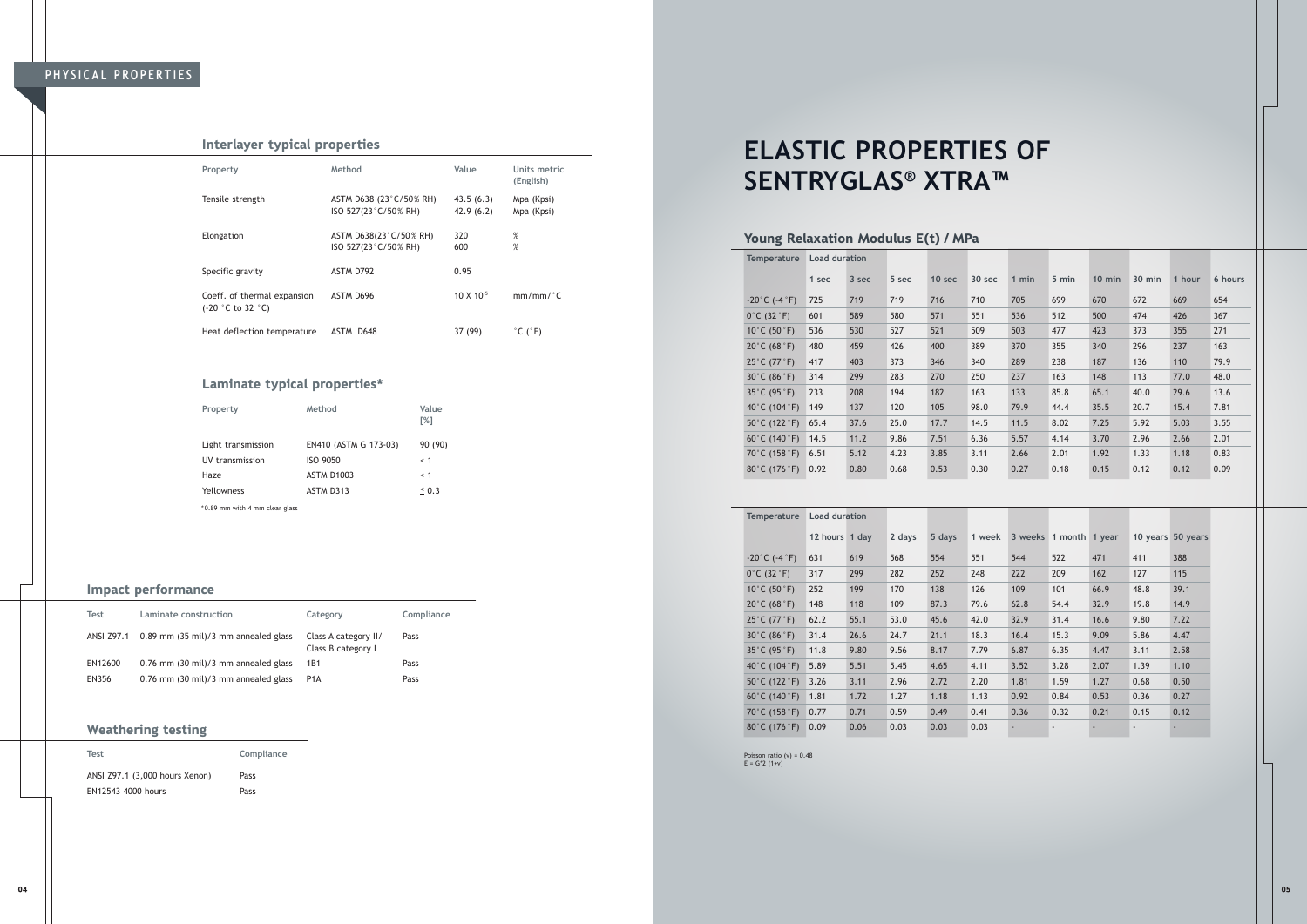### **ELASTIC PROPERTIES**

Poisson ratio (v) = 0.48 E = G\*2 (1+v)

| Temperature                       | <b>Load duration</b> |       |       |                   |        |         |       |          |        |        |         |
|-----------------------------------|----------------------|-------|-------|-------------------|--------|---------|-------|----------|--------|--------|---------|
|                                   | 1 sec                | 3 sec | 5 sec | 10 <sub>sec</sub> | 30 sec | $1$ min | 5 min | $10$ min | 30 min | 1 hour | 6 hours |
| $-20^{\circ}$ C ( $-4^{\circ}$ F) | 245                  | 243   | 243   | 242               | 240    | 238     | 236   | 233      | 227    | 226    | 221     |
| $0^{\circ}$ C (32 $^{\circ}$ F)   | 203                  | 199   | 196   | 193               | 186    | 182     | 172   | 169      | 160    | 144    | 124     |
| 10°C (50 °F)                      | 181                  | 179   | 178   | 176               | 172    | 170     | 161   | 143      | 126    | 120    | 91.6    |
| $20^{\circ}$ C (68 $^{\circ}$ F)  | 162                  | 155   | 144   | 135               | 131    | 125     | 120   | 115      | 100    | 80.1   | 55.1    |
| $25^{\circ}$ C (77 $^{\circ}$ F)  | 141                  | 136   | 126   | 117               | 115    | 97.9    | 80.4  | 63.3     | 45.8   | 37.2   | 27.0    |
| $30^{\circ}$ C (86 $^{\circ}$ F)  | 106                  | 101   | 95.6  | 91.2              | 84.8   | 80.1    | 55.1  | 50.0     | 38.2   | 26.0   | 16.2    |
| $35^{\circ}$ C (95 $^{\circ}$ F)  | 78.7                 | 70.3  | 65.5  | 61.5              | 55.1   | 44.9    | 29.0  | 22.0     | 13.5   | 10.0   | 4.60    |
| 40°C (104°F)                      | 50.3                 | 46.3  | 40.5  | 35.5              | 33.1   | 27.0    | 15.0  | 12.0     | 6.99   | 5.20   | 2.64    |
| $50^{\circ}$ C (122 $^{\circ}$ F) | 22.1                 | 12.7  | 8.45  | 5.98              | 4.90   | 3.89    | 2.71  | 2.45     | 2.00   | 1.70   | 1.20    |
| $60^{\circ}$ C (140 $^{\circ}$ F) | 4.90                 | 3.78  | 3.33  | 2.54              | 2.15   | 1.88    | 1.40  | 1.25     | 1.00   | 0.90   | 0.68    |
| $70^{\circ}$ C (158 $^{\circ}$ F) | 2.20                 | 1.73  | 1.43  | 1.30              | 1.05   | 0.90    | 0.68  | 0.65     | 0.45   | 0.40   | 0.28    |
| $80^{\circ}$ C (176 $^{\circ}$ F) | 0.31                 | 0.27  | 0.23  | 0.18              | 0.10   | 0.09    | 0.06  | 0.05     | 0.04   | 0.04   | 0.03    |

| <b>Temperature</b>                 | Load duration  |      |        |        |        |         |                          |      |      |                          |
|------------------------------------|----------------|------|--------|--------|--------|---------|--------------------------|------|------|--------------------------|
|                                    | 12 hours 1 day |      | 2 days | 5 days | 1 week | 3 weeks | 1 month 1 year           |      |      | 10 years 50 years        |
| $-20^{\circ}$ C $(-4^{\circ}F)$    | 213            | 209  | 192    | 187    | 186    | 184     | 176                      | 159  | 139  | 131                      |
| $0^{\circ}$ C (32 $^{\circ}$ F)    | 107            | 101  | 95.3   | 85.1   | 83.8   | 75.0    | 70.6                     | 54.7 | 42.9 | 38.9                     |
| 10°C (50 °F)                       | 85.1           | 67.2 | 57.4   | 46.6   | 42.6   | 36.8    | 34.1                     | 22.6 | 16.5 | 13.2                     |
| $20^{\circ}$ C (68 $^{\circ}$ F)   | 50.0           | 39.9 | 36.8   | 29.5   | 26.9   | 21.2    | 18.4                     | 11.1 | 6.69 | 5.03                     |
| 25 $°C$ (77 $°F$ )                 | 21.0           | 18.6 | 17.9   | 15.4   | 14.2   | 11.1    | 10.5                     | 5.61 | 3.31 | 2.44                     |
| $30^{\circ}$ C (86 $^{\circ}$ F)   | 10.6           | 8.97 | 8.35   | 7.13   | 6.18   | 5.54    | 5.17                     | 3.07 | 1.98 | 1.51                     |
| $35^{\circ}$ C (95 $^{\circ}$ F)   | 3.99           | 3.31 | 3.23   | 2.76   | 2.63   | 2.32    | 2.15                     | 1.51 | 1.05 | 0.87                     |
| 40 $^{\circ}$ C (104 $^{\circ}$ F) | 1.99           | 1.86 | 1.84   | 1.57   | 1.39   | 1.19    | 1.11                     | 0.70 | 0.47 | 0.37                     |
| 50°C (122 °F)                      | 1.10           | 1.05 | 1.00   | 0.92   | 0.74   | 0.61    | 0.54                     | 0.43 | 0.23 | 0.17                     |
| 60 $^{\circ}$ C (140 $^{\circ}$ F) | 0.61           | 0.58 | 0.43   | 0.40   | 0.38   | 0.31    | 0.28                     | 0.18 | 0.12 | 0.09                     |
| 70°C (158°F)                       | 0.26           | 0.24 | 0.20   | 0.17   | 0.14   | 0.12    | 0.11                     | 0.07 | 0.05 | 0.04                     |
| $80^{\circ}$ C (176 $^{\circ}$ F)  | 0.03           | 0.02 | 0.01   | 0.01   | 0.01   |         | $\overline{\phantom{a}}$ | ٠    |      | $\overline{\phantom{a}}$ |

| <b>MPa</b> | kpsi  | <b>MPa</b> | kpsi   | <b>MPa</b> | kpsi    |
|------------|-------|------------|--------|------------|---------|
| 10         | 1.450 | 50         | 7.251  | 400        | 58.015  |
| 15         | 2.175 | 60         | 8.702  | 500        | 72.519  |
| 20         | 2.900 | 70         | 10.513 | 600        | 87.023  |
| 25         | 3.625 | 80         | 11.603 | 700        | 101.526 |
| 30         | 4.351 | 90         | 13.053 | 800        | 116.030 |
| 35         | 5.076 | 100        | 14.503 | 900        | 130.534 |
| 40         | 5.801 | 200        | 29.007 | 1000       | 145.037 |
| 45         | 6.526 | 300        | 43.511 | 1100       | 159.542 |





#### Shear Relaxation Modulus G(t) / MPa

#### Conversion table MPa to kpsi